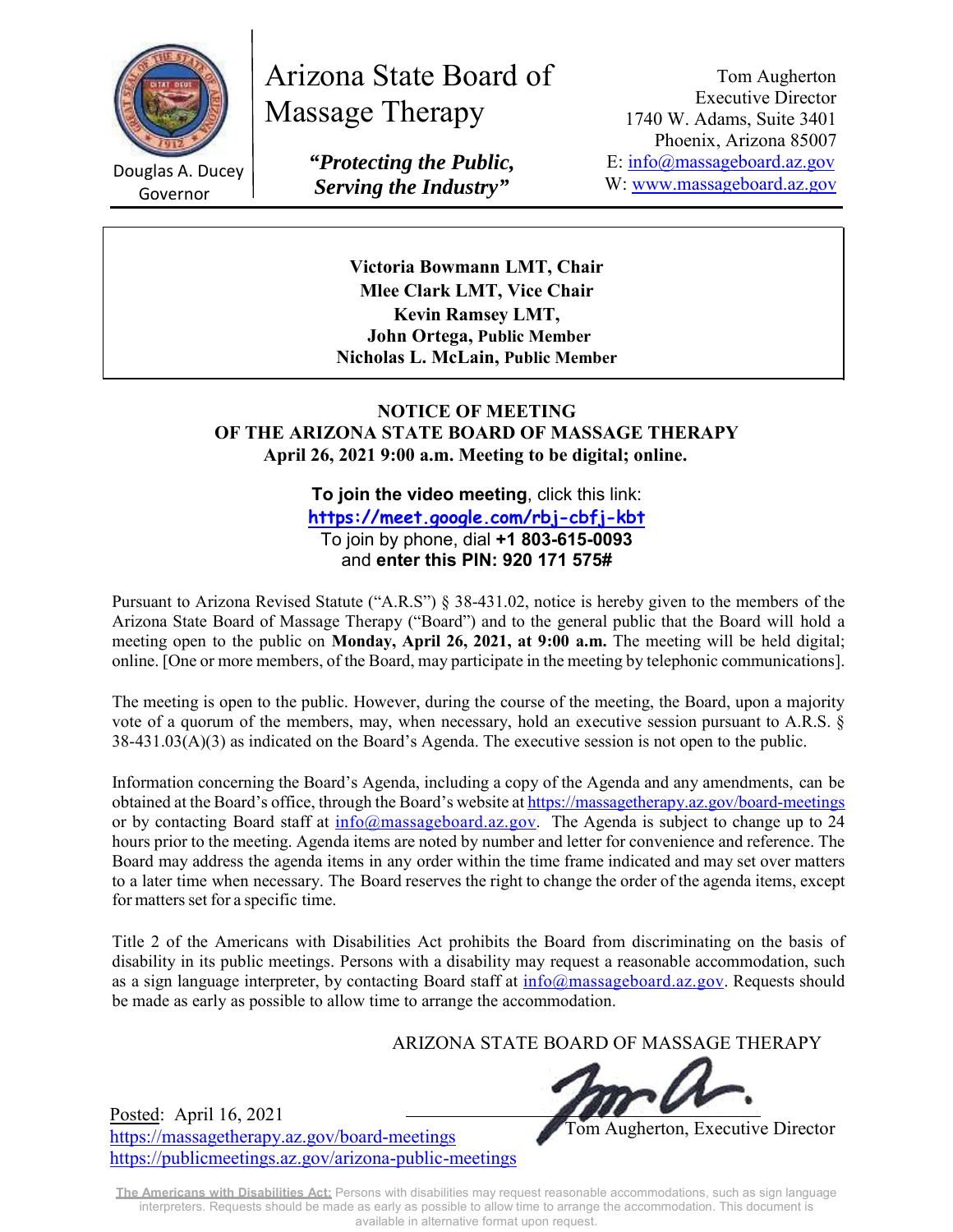

Douglas A. Ducey Governor

Arizona State Board of Massage Therapy

> *"Protecting the Public, Serving the Industry"*

Tom Augherton Executive Director 1740 W. Adams, Suite 3401 Phoenix, Arizona 85007 E: [info@massageboard.az.gov](mailto:info@massageboard.az.gov) W: [www.massageboard.az.gov](http://www.massageboard.az.gov/)

# **Industry State Board Members**

Victoria Bowman LMT, Chair Mlee Clark LMT, Vice Chair Kevin Ramsey, LMT **Public State Board Members**

John Ortega Nicholas L. McLain

# **April 26, 2021, Monday, 9:00 a.m. Board Meeting Agenda**

*(Meeting to be digital; online)*

To join the Google video meeting, click this link: <https://meet.google.com/rbj-cbfj-kbt> To join by phone, dial +1 803-615-0093 and enter this PIN: 920 171 575#

**NOTE:** The Chair of the Arizona State Board of Massage reserves the right to change the order of items published on this agenda, except for public hearings set for a specific time. During the Board meeting, and upon a vote of the majority of a quorum, the Board may go into Executive Session to obtain legal advice from the Board's attorney(s) pursuant to Arizona Revised Statute  $("A.R.S.")$  § 38-431.03(A)(3) on any items listed on the agenda. All meeting attendees whose presence is not required in an executive session may remain in the board meeting room when the Board withdraws to chambers for an executive session. Any and all legal action by Board members will only take place in open session.

In accordance with the Open Meeting Law, the Board has a civility policy that prohibits any type of disorderly conduct that disrupts the Board from carrying out its business. Individuals found violating this policy will be asked to modify their behavior and act civilly, and if the disorderly conduct continues, the person may be removed from the meeting.

## **I. CALL TO ORDER, Chair Victoria Bowmann, LMT**

## **II. BOARD ROLL CALL, Minutes Administrator, Andrea Cisneros**

**The Americans with Disabilities Act:** Persons with disabilities may request reasonable accommodations, such as sign language interpreters. Requests should be made as early as possible to allow time to arrange the accommodation. This document is available in alternative format upon request.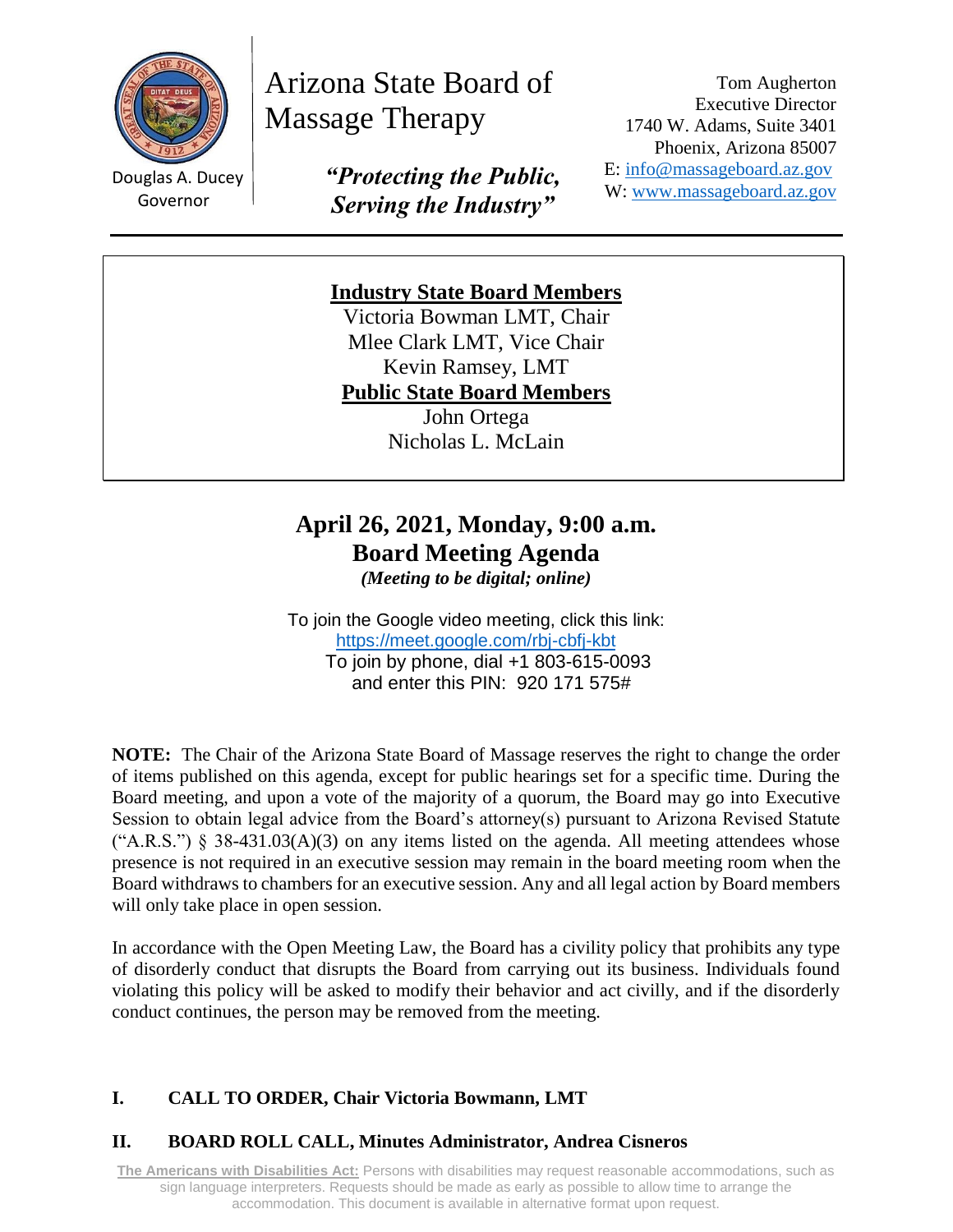#### **III. DECLARATION OF CONFLICTS OF INTEREST – A.R.S. § 38-503, Chair**

#### **IV. REVIEW, DISCUSSION AND POSSIBLE ACTION ON BOARD MEETING MINUTES, Chair**

- A. Discussion and approval of the Massage Board Open Minutes from the March 29, 2021 monthly meeting.
- **V. ITEMS FOR BOARD REVIEW, DISCUSSION AND POSSIBLE ACTION, Chair** Upon a vote of the majority of a quorum, the Board may go into executive session, pursuant to A.R.S. § 38-431.03(A)(2) to discuss or consider records exempt, by law, from public inspection, including the receipt and discussion of information or testimony that is specifically required to be maintained as confidential by state or federal law.
	- A. Formal Hearing Vacant
	- B. Formal Interview Vacant

#### C. Investigative Review

- (1) 20-100 Jing Lan Liu
- (2) 21-112 Anthony Michael Cavender
- (3) 21-130 Mark Heward
- (4) 21-132 Martin Espuma
- (5) 21-133 Derek Beardsley
- (6) 21-140 Zane Kane
- D. License Request Vacant

#### **VI. EXECUTIVE DIRECTOR'S REPORT, Staff**

Board may review and possibly discuss any of the following items.

Executive Director to provide an update and/or summary on the following items:

A. Executive Order 2021-2; Massage Board compliance reports

B. Request of Board for designation of the Arizona Delegate to the 2021 Federation of State Massage Boards FSMTB Annual Meeting in Charlotte, NC on October 7-9, 2021.

C. Proposed Board Rule for Governor's Office Second Review and Transmission to appropriate state agencies.